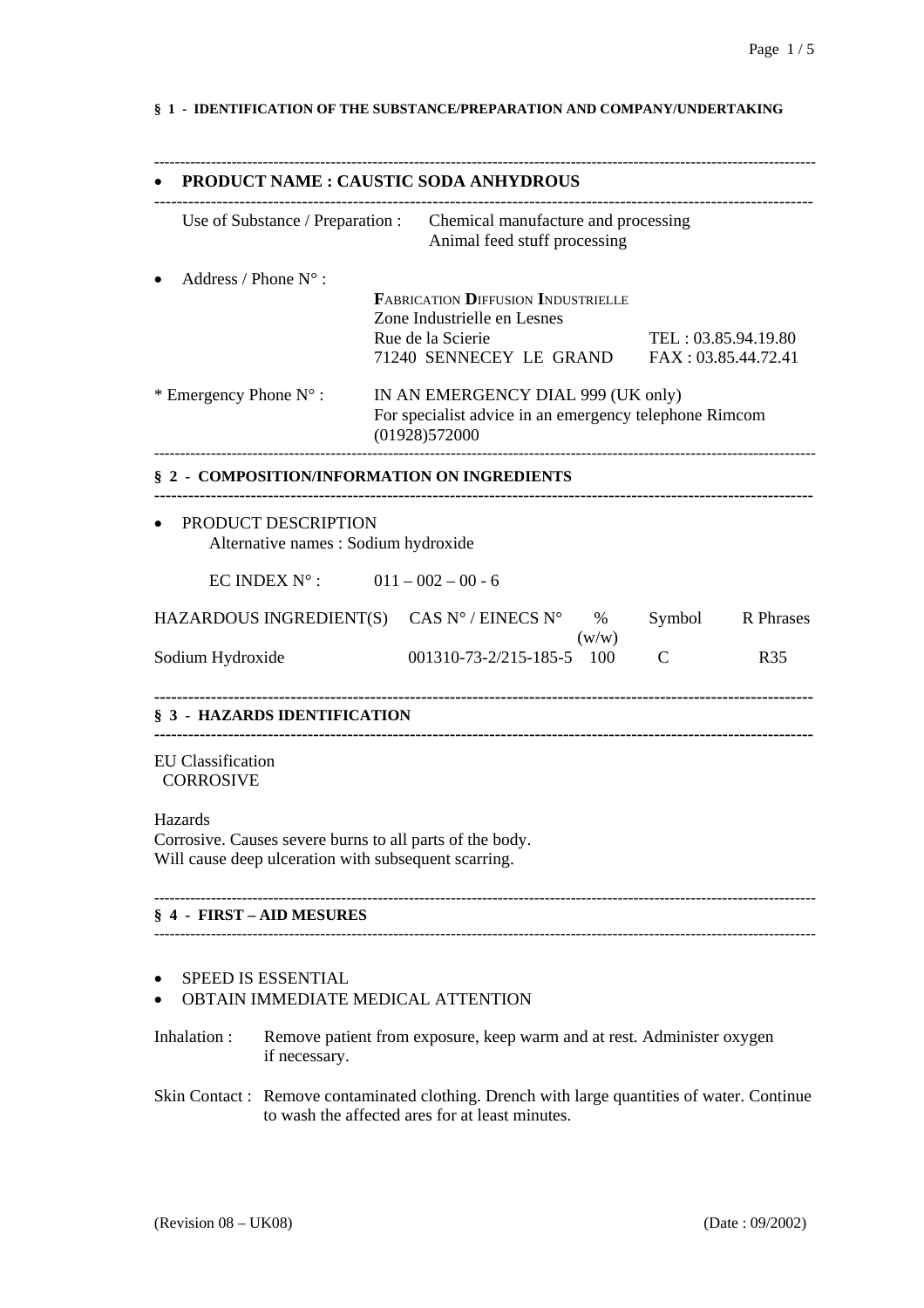------------------------------------------------------------------------------------------------------------------------------- **PRODUCT NAME : CAUTIC SODA ANHYDROUS**

Eye Contact : Immediately irrigate with eyewash solution or clean water, holding the eyelids Apart, for at least 15 minutes. Continue irrigation until medical can be obtained.

**--------------------------------------------------------------------------------------------------------------------**

Ingestion : Do not induce vomiting. Provided the patient is conscious, wash out mouth with water and give  $200 - 300$  ml (half a pint) of water to drink.

# **Further Medical Treatment**

Symptomatic treatment and supportive therapy as indicated.

| § 5 - FIRE – FIGHTING MEASURES |  |  |
|--------------------------------|--|--|
|                                |  |  |

# Non combustible.

Contact with some organic chemicals can produce violent or explosive reactions. Can react with some metals generating hydrogen gas with its associated hazards. Reaction with moisture may generate sufficient heat to ignite combutible material.

| Extinguishing Media: | Foam, C <sub>02</sub> or dry powder.                                                                                                           |
|----------------------|------------------------------------------------------------------------------------------------------------------------------------------------|
|                      | Fire Fighting Protective Equipement : A self contained breating apparatus and suitable<br>protective clothing must be worm in fire conditions. |

# **§ 6 - ACCIDENTAL RELEASE MEASURES**

**--------------------------------------------------------------------------------------------------------------------**

**--------------------------------------------------------------------------------------------------------------------**

Ensure suitable personal protection (including respiratory protection) during removal of spillages. Protect against dust. Contain spillages. Transfer to a container for disposal or recovery. Wash the spillages area with water. Water washing to drain of large amounts of caustic soda should only be carried out with the ptior consent of the National Rivers Authority or other appropriate regulatory body.

**--------------------------------------------------------------------------------------------------------------------**

Spillages or uncontrolled discharges into watercourses must be alerted to the Environment Agency or other appropriate regulatory body.

# **------------------------------------------------------------------------------------------------------------------------------- § 7 - HANDLING AND STORAGE**

7.1 HANDLING

 Avoid contact wuth skin and eyes. Avoid inhalation of high concentration of duts. Keeps away from aluminium, zinc, lead, tin, acids and chlorinsted hydrocarbons. Care abould be takon when dissolving.

# 7.2 STORAGE

Keep container dry. Keep container tightly closed in a cool, well ventilated placc.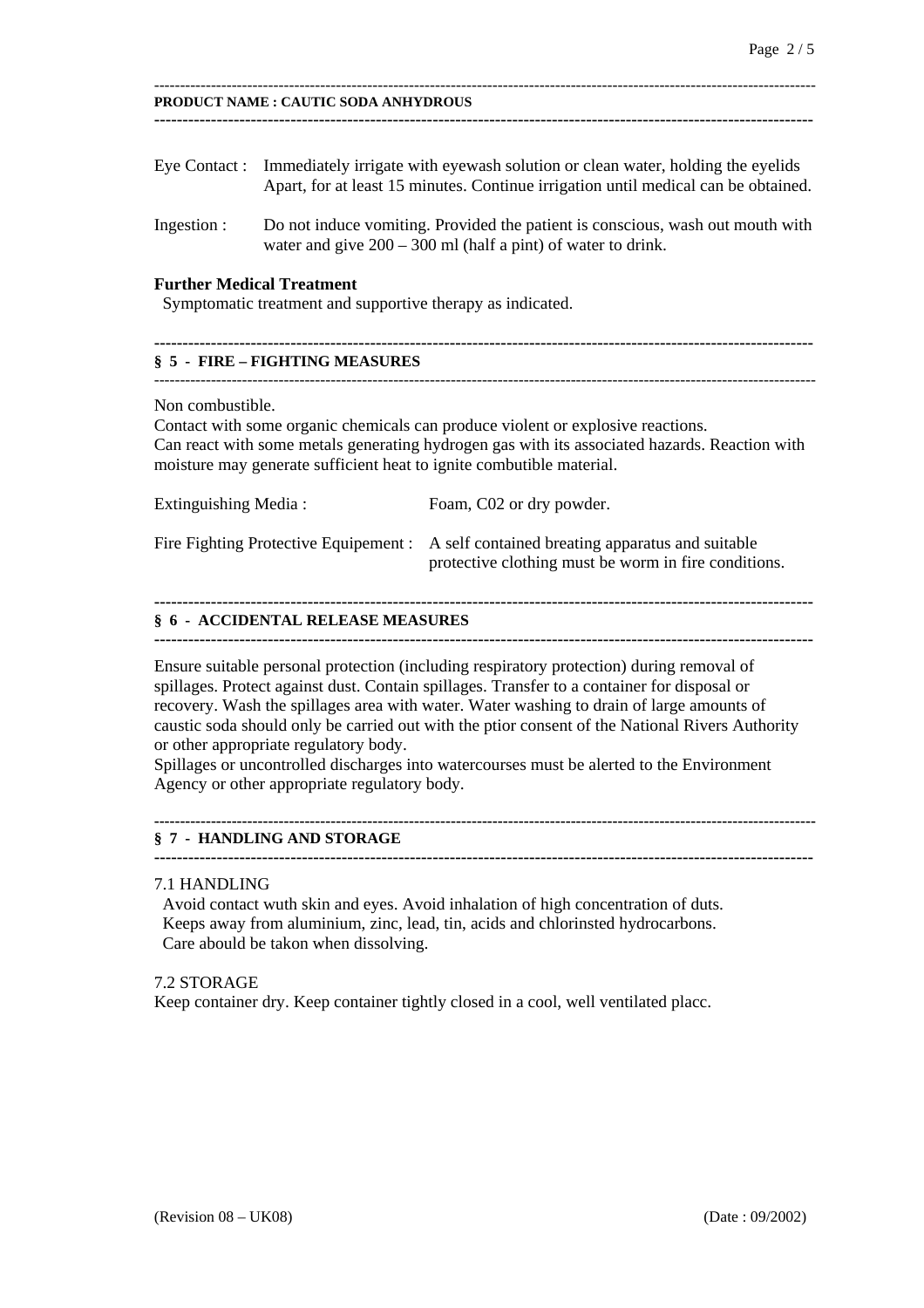#### ------------------------------------------------------------------------------------------------------------------------------- **PRODUCT NAME : CAUTIC SODA ANHYDROUS**

#### -------------------------------------------------------------------------------------------------------------------------------

# **§ 8 - EXPOSURE CONTROLS / PERSONAL PROPERTIES**

| Wear close fitting goggles or full face shield.<br>Wear suitable protective clothing and gloves. PVC is recommended. Atmospheric levels should be<br>controlled in compliance with the occupational exposure limit.<br>Wear suitable respiratory protective equipment if exposure to levels above the occupational exposure<br>limit is likaly. Whers a cartridge / canister respirator is user Type P (CEN 143)<br>Check with protective equipment manufacturers data. |                             |                                                                      |          |                 |              |
|-------------------------------------------------------------------------------------------------------------------------------------------------------------------------------------------------------------------------------------------------------------------------------------------------------------------------------------------------------------------------------------------------------------------------------------------------------------------------|-----------------------------|----------------------------------------------------------------------|----------|-----------------|--------------|
| <b>HAZARDOUS</b><br>INGREDIENT(S)                                                                                                                                                                                                                                                                                                                                                                                                                                       | LTEL 8hr<br>TWA ppm         | <b>LTEL 8hr</b><br>TWA mg/m3                                         | STEL ppm | $STEL$ mg/m $3$ | <b>Notes</b> |
| Sodium Hydroxide                                                                                                                                                                                                                                                                                                                                                                                                                                                        |                             |                                                                      |          | $\mathfrak{D}$  | <b>OES</b>   |
| § 9 - PHYSICAL AND CHEMICAL PROPERTIES                                                                                                                                                                                                                                                                                                                                                                                                                                  |                             |                                                                      |          |                 |              |
| These properties are the most relevant and no other properties are available                                                                                                                                                                                                                                                                                                                                                                                            |                             |                                                                      |          |                 |              |
| Form :                                                                                                                                                                                                                                                                                                                                                                                                                                                                  |                             | Deliquescent solid, can be in the form of flakes, pellets or sticks. |          |                 |              |
| Molecular Weight:                                                                                                                                                                                                                                                                                                                                                                                                                                                       | 40                          |                                                                      |          |                 |              |
| Colour:                                                                                                                                                                                                                                                                                                                                                                                                                                                                 | white                       |                                                                      |          |                 |              |
| Boiling Point (Deg C):                                                                                                                                                                                                                                                                                                                                                                                                                                                  | 1390                        |                                                                      |          |                 |              |
| Melring Point (Deg C)                                                                                                                                                                                                                                                                                                                                                                                                                                                   | 318                         |                                                                      |          |                 |              |
| Solubility (Water):                                                                                                                                                                                                                                                                                                                                                                                                                                                     |                             | soluble with evolution of heat                                       |          |                 |              |
| Solubility (Other):                                                                                                                                                                                                                                                                                                                                                                                                                                                     | alcohols, glycerol          |                                                                      |          |                 |              |
| Specific Gravity :                                                                                                                                                                                                                                                                                                                                                                                                                                                      | 2.13 (Water = 1 at 4 Deg C) |                                                                      |          |                 |              |
| Bulk Dendity $(g/ml):$ 1.175                                                                                                                                                                                                                                                                                                                                                                                                                                            |                             |                                                                      |          |                 |              |
| § 10 - STABILITY AND REACTIVITY                                                                                                                                                                                                                                                                                                                                                                                                                                         |                             |                                                                      |          |                 |              |

Stable

Hazardous Reactions : Can react violently if in contact with acids and chlorinated hydrocarbons. Highly reactive with aluminium, zinc, lead, tin, and alloys of these metals Producing flammable hydrogen gas. Can react violently if in contact with water

**--------------------------------------------------------------------------------------------------------------------**

**--------------------------------------------------------------------------------------------------------------------**

-------------------------------------------------------------------------------------------------------------------------------

# **§ 11 - TOXICOLOGICAL INFORMATION**

#### **Inhalation**

 Dust is severely irritant to the respiratory tract. Effect may vary from irritation of the mucous membrane to severe lung irritation.

### **Skin Contact**

Corrosive. May cause severe burns with permanent skin damage which are slow to heal.

# **Eye Contact**

 Extremely severe irritant/corrosive. May cause severe damage with formation of corneal ulcers and permanent impairment of vision.

### **Ingestion**

 Will immediately cause corrosion of and damage to the gastrointestinal tract. Lethal dose for man approximately 5 g.

#### **Long Term Exposure**

The severity of acute effects is such that significant repeated or prolonged exposure is unlekeli.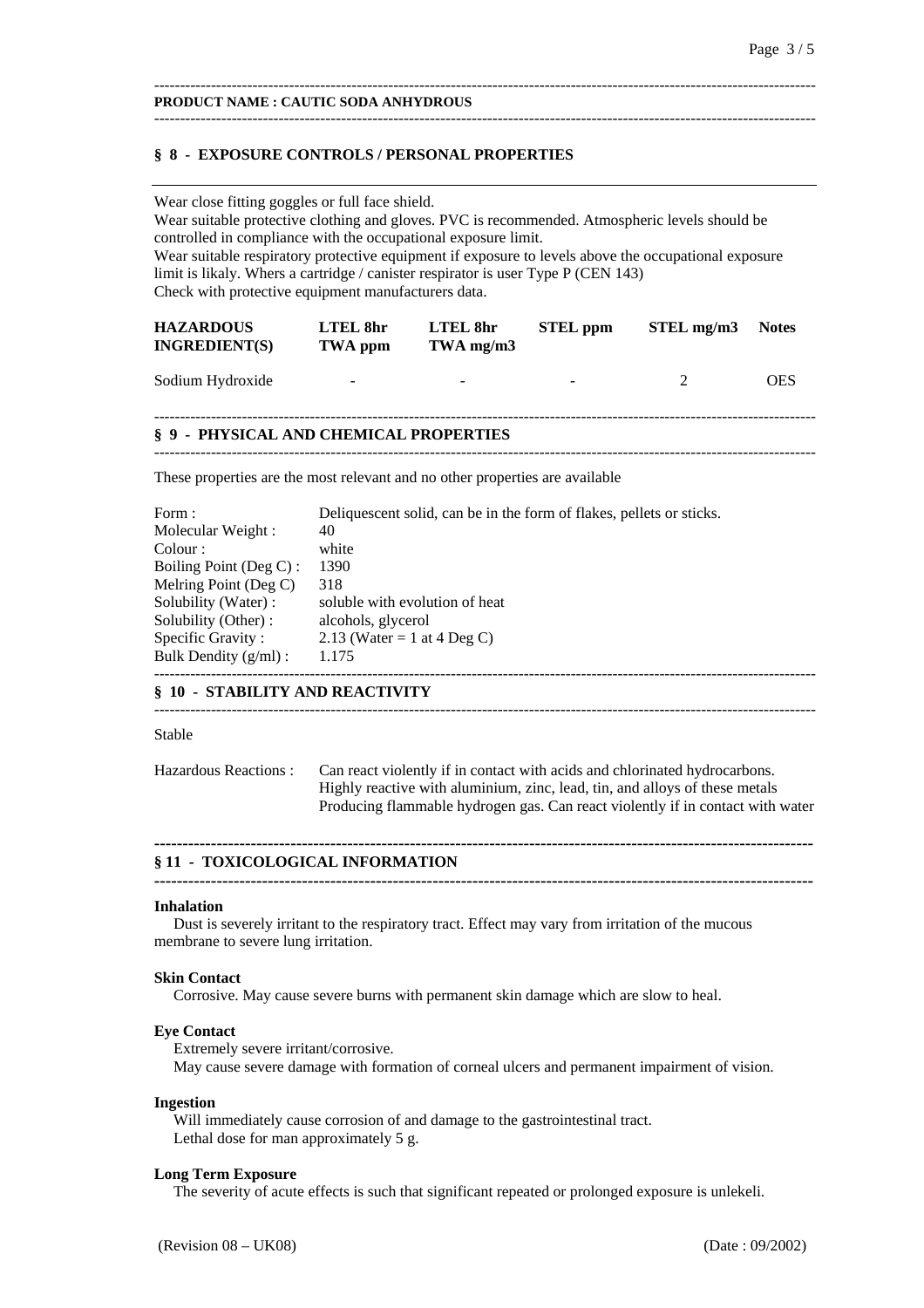#### ------------------------------------------------------------------------------------------------------------------------------- **PRODUCT NAME : CAUTIC SODA ANHYDROUS**

#### -------------------------------------------------------------------------------------------------------------------------------

# **§ 12 - ECOLOGICAL INFORMATION**

#### **Environmental Fate and Distribution**

 High tonnage material used in partially contained systems. Solid with low volatility. The substance is soluble in water. The substance does not bioaccumulate.

\_\_\_\_\_\_\_\_\_\_\_\_\_\_\_\_\_\_\_\_\_\_\_\_\_\_\_\_\_\_\_\_\_\_\_\_\_\_\_\_\_\_\_\_\_\_\_\_\_\_\_\_\_\_\_\_\_\_\_\_\_\_\_\_\_\_\_\_\_\_\_\_\_\_\_\_\_\_\_\_\_\_\_\_\_

# **Persistence and Degradation**

Sodium hydroxide degrades readily by reaction with the natural carbon dioxide in the air.

# Toxicity

 Concentrations greater than 10 ppm, especially in fresh water, or a pH value equal to or greater than10.5 may be fatal to fish and other aquatic organisms.

Can cause damage to aquatic plants. Can cause damage to vegetation.

# **Effect ou Effluent Treatment**

Concentrations sufficient to render effluent alkaline may cause damage to effluent treatment organisms

-------------------------------------------------------------------------------------------------------------------------------

#### **§ 13 - DISPOSAL CONSIDERATIONS**

Disposal should be in accordance with local, state or national treatment organisms.

-------------------------------------------------------------------------------------------------------------------------------

-------------------------------------------------------------------------------------------------------------------------------

 $\_$  , and the set of the set of the set of the set of the set of the set of the set of the set of the set of the set of the set of the set of the set of the set of the set of the set of the set of the set of the set of th

# **§ 14 - TRANSPORT INFORMATION**

| $UNNo$ .<br>UN Pack. Group:    | 1823<br>11              |
|--------------------------------|-------------------------|
| <b>AIR</b><br><b>ICAO/JATA</b> | 8                       |
| -primary :                     | 8                       |
| UN Packing group Air:          | 11                      |
| <b>SEA</b><br><b>IMDG</b>      |                         |
| -primary :                     | 8                       |
| U.N. Packing group Sea:        | 11                      |
| Proper shipping Name:          | SODIUM HYDROXIDE, SOLID |
| ROAD/RAIL                      |                         |
| <b>ADR/RID Class:</b>          | 8                       |
| ADR Sin:                       | 1823                    |

# **§ 15 - REGULATORY INFORMATION**

Name & Address of Supplier : **INEOS Chlor Limited** 

Runcorn Site HQ South Parade, PO Box 9 Runcorn, Cheshire, WA7 4JE Tel : (01928) 561111, Fax : (01928) 516632